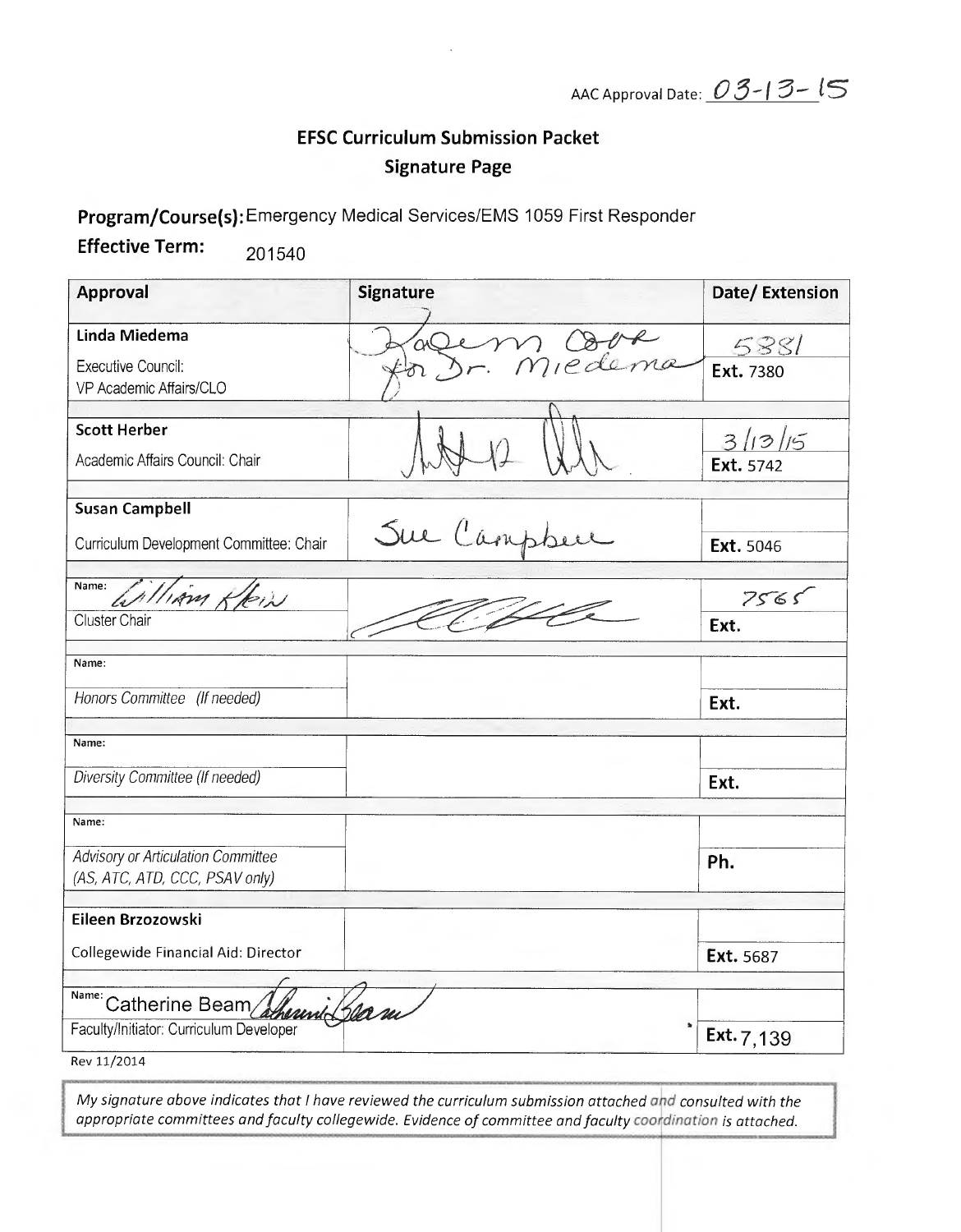## Brevard Public School Emergency, Medical Responder to **Emergency Medical Services AS Degree**

Eastern Florida State College (EFSC) will award postsecondary credit to eligible students who have met the criteria as stated below. *The student will not be charged tuition or fees for the postsecondary credit awarded. EFFECTIVE TERM DATE:* Fall 2015

## CRITERIA TO RECEIVE CREDIT

 $\blacktriangleright$ Completion/Graduation of one of the Brevard Public Schools programs: High School Courses: Health Science 1/8417100 Health Science 2/8417110 Emergency Medical Responder 3/8417171

- » Cumulative grade point average of3.0 in the Brevard Public School Emergency Medical Responder courses
- *»* High School Graduation or GED
- *»* After graduation, apply to EFSC and select the related technical major. (Refer to the EFSC catalog for applicable major code.)
- » Student must be currently enrolled in the following program at Eastern Florida State College: AS Degree Program Title/CIP: Emergency Medical Services/1351090402
- $\blacktriangleright$ Enroll and successfully complete 11 credits at EFSC with a grade of "C" or higher in the program for which advance standing credit is to be awarded

College courses required for demonstrating competencies for Advance Standing Credit (ASC) to be awarded for Emergency Medical Services degree:

- EMS 1431 EMT Clinical Experience
- EMS 1119 EMT
- EMSL 1 119 EMT Laboratory
- *»* Submit "Petition for Articulated Credit" form to the Registrar to have advance standing credit placed on student's permanent record.

Credits to be awarded through Advance Standing Credit toward the AS/Emergency Medical Services (EMAS)

| <b>Course Number</b> | <b>College Course Title</b> | <b>College Credit</b> |
|----------------------|-----------------------------|-----------------------|
| <b>EMS 1059</b>      | <b>First Responder</b>      |                       |

Credit will be awarded with grade of "S" which will not affect the student's grade point average. Duplicate credit will not be awarded. Credit is not intended to be used to satisfy AA electives.

Questions regarding this agreement should be addressed to the Program Coordinator/Manager, the Office of the Vice President of Academic Affairs or the Registrar.

Articulation Agreement - Advance Standing Credit